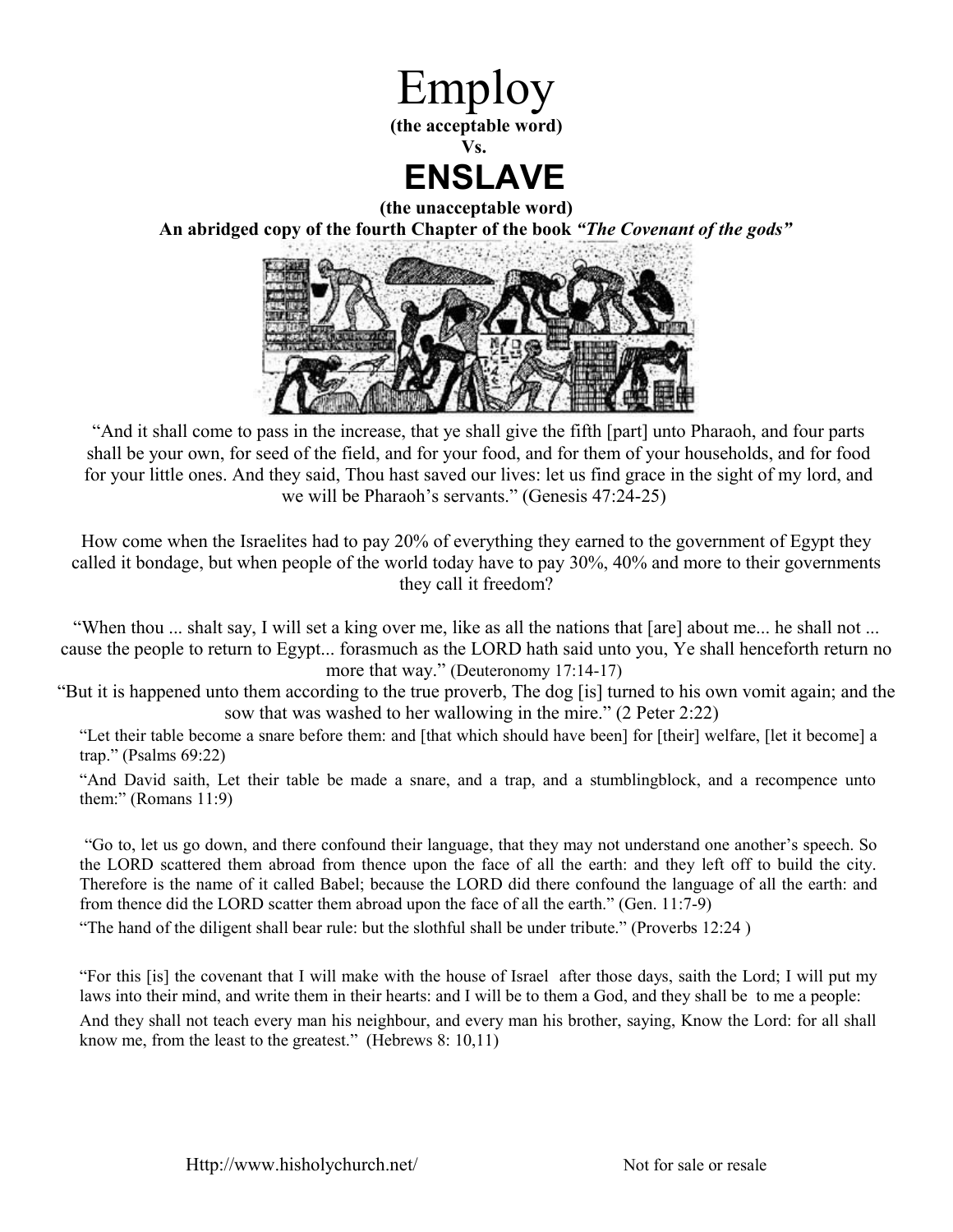#### **Employ Vs Enslave** [An abridged copy of the fourth Chapter of the book *"The Covenant of the gods"*]

"Babble" is defined in Webster's as, "to say indistinctly or incoherently," or "to talk thoughtlessly." While the word "understand" is defined "to apprehend or comprehend; to know or grasp the meaning, import, intention, or motive of; to perceive or discern the meaning of; as, to understand a problem, an argument, an oracle, a secret sign, indistinct speech, etc." So, let us try to apprehend the motive of words, like "employment," in order to understand the problem, and maybe even the secret sign, of what now may only be thoughtless and indistinct speech.

"We are ignorant of many things which would not be hidden from us if the reading of old authors was familiar to  $us.$ "<sup>[1](#page-1-0)</sup>

If we continue with Webster's, we find "employ" to be defined, "1. to occupy the time, attention, and labor of; to keep busy or at work; as, we employ our hands in labor. 2. to use; to make use of;… 3. to provide work and pay for; as, public works employ thousands of men. 4. to engage in one's service; to hire; as, the president employed an envoy to negotiate a treaty... Syn.. -- use, hire, occupy, devote, busy, engage, commission."<sup>[2](#page-1-1)</sup>

"American labor, which is the capital of our workingmen."<sup>[3](#page-1-2)</sup>

The synonyms listed here give a greater insight into the meaning of the word "employ". The first synonym we should note is the word "use," which, as a verb, is defined, "To make use of, to convert to ones service, to avail one's self of, to employ."[4](#page-1-3) To employ as a verb then denotes the idea of conversion. As a noun, it is defined as, "A confidence reposed in another...<sup>[5](#page-1-4)</sup> A "use" is further described as a "A right in a person, called the cestui que use, to take the profits of land of which another has legal title and possession, together with the duty of defending the same and of making estates therefore according to the direction of the cestui que use."<sup>[6](#page-1-5)</sup> A use, by nature, is a trust. "Uses and trusts are not so much different things as different aspects of the same subject."[7](#page-1-6)

"There is a clear distinction between profit and wages or compensation for labour."[8](#page-1-7) Compensation for labor is distinguished from profit. Wages are, "A compensation given to a hired person for his or her services. As to servants' wages..."<sup>[9](#page-1-8)</sup> But at another time, "Compensation for labor can not be regarded as profit within the meaning of the law. The word profit, as ordinarily used, means the gain made upon any business or investments. It is a different thing altogether from compensation for labour."<sup>[10](#page-1-9)</sup> Is the compensation for labor a business? "Labor, business, and work are not synonyms. Labor may be business, but it is not necessarily so; and business is not always labor. Labor implies toil; exertion producing weariness; manual exertion of a toilsome nature."[11](#page-1-10) Labor is the expenditure of ourselves when it is not a matter of business. "The early Christian writer looked upon business as a peril to the soul."<sup>[12](#page-1-11)</sup> Business today is synonymized with the words, "occupation, employment, employ."<sup>[13](#page-1-12)</sup> "Employment is a business relation, if not itself a business."[14](#page-1-13) "It is easy to escape business, if you will only despise the rewards of business."[15](#page-1-14) When does the compensation for labor become a business and, therefore, a profit or gain? And does the word "business" need to be defined or redefined in our own minds?

"The modern philosophy of law is that a man may sell his services but not himself..." <sup>[16](#page-1-15)</sup>

<span id="page-1-0"></span><sup>1</sup> Multa ignoramus quæ nobis non laterent si veterum lectio nobis fuit familliaris. 10Coke.

<span id="page-1-1"></span><sup>2</sup> Webster's New Twentieth Century Dictionary Unabridged (2nd Ed.).

<span id="page-1-2"></span><sup>3</sup> Grover Cleveland *Annual Message* Dec., 1885.

<span id="page-1-3"></span><sup>4</sup> Black's Law Dictionary 3rd p1787.

<span id="page-1-4"></span><sup>5</sup> Black's Law Dictionary 3rd p1787. 2 Bl. Comm. 328.

<span id="page-1-5"></span><sup>6</sup> Black's Law Dictionary 3rd p1787. Bouvier's.

<span id="page-1-6"></span><sup>7</sup> Black's Law Dictionary 3rd p1787p.Mozele and Whitely.

<span id="page-1-7"></span><sup>8</sup> Oliver vs Halstead. 96 SE 21 858.859. Black's Law Dictionary

<span id="page-1-8"></span><sup>9</sup> Bouvier's.

<span id="page-1-9"></span><sup>10</sup> Commercial League Asso. of Am. v. People ex net Needles Aud. 90 Ill. 166.

<span id="page-1-10"></span><sup>11</sup> Bloom v. richards, 2 Ohio St. 387 Black's 3rd p.260.

<span id="page-1-11"></span><sup>12</sup> Walter Lipman.

<span id="page-1-12"></span><sup>13</sup> Roget's International Thesaurus 625. BUSINESS 1. n. business,…

<span id="page-1-13"></span><sup>14</sup> Steward Machine Co. vs Davis 301 U.S. 548 1937.

<span id="page-1-14"></span><sup>15</sup> Seneca.

<span id="page-1-15"></span><sup>16</sup> Calhoun v. Everman, 242 SW2d 100, 103 (Ky) (1951)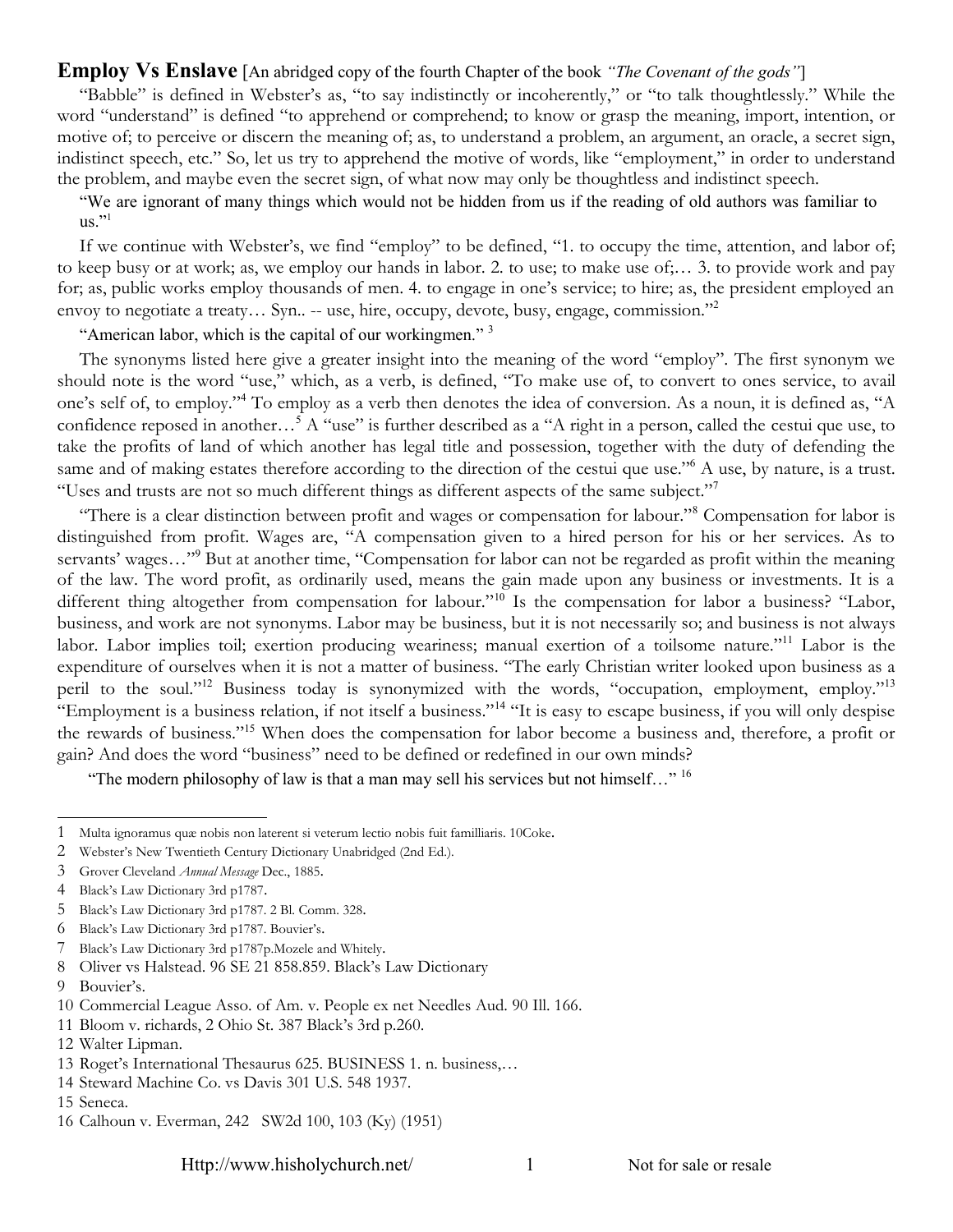To "employ" is also defined as, "to give occupation to: n. occupation. Syn. EMPLOY, use. We 'employ' whatever we take into our service, or make subservient to our convenience for a time; we 'use' whatever we entirely devote to our purpose."<sup>[17](#page-2-0)</sup> The synonym "occupy" should include "occupation". "Occupy" comes from the Latin *occupare* meaning, "to take possession of, to possess, to employ." While, "Occupation" means, "Possession; control; tenure; use… The word "occupation" must be held to have reference to the vocation, profession, trade, or calling, which the assured is engaged in for hire or for profit."<sup>[18](#page-2-1)</sup> The word "profession" comes from the Latin word *professio*, meaning a "declaration; public register; profession," which is defined as "the declaring …the avowal of belief in ...the body of persons in a particular calling or occupation." A professional is "a person belonging to one of the professions" or "a person who makes some activity not usually followed for gain… the source of his livelihood," such as a doctor who, in caring for the sick, receives money rather than as an act of mercy or a lawyer who fights, not for justice, but as a mercenary-for-hire. And an occupation, of course, is a "use," which is a "trust" (a confidence reposed in another), where the beneficial interest (rights to the profits or gain) is regarded. While, an "assured" is, "A person who has been insured by some insurance company, or underwriter, against losses or perils mentioned in the policy of insurance."[19](#page-2-2)

"All government without the consent of the governed is the very definition of slavery!" <sup>[20](#page-2-3)</sup> But, "Protection draws to it subjection; subjection protection"<sup>[21](#page-2-4)</sup>

The term "employ" can be defined "to equitably convert." The employer "occupies and possesses" the use of the employee. But who is the employer and master of your labor?

"EMPLOYEES See Master and Servant (this index)"<sup>[22](#page-2-5)</sup>

If Edward Everyman is hired by the Willard Widgetmaker, we call Ed an "employee" and Willard an "employer". Ed has earlier gone down to his local Social Security Administration office and obtained an "Employee Identification Number."<sup>[23](#page-2-6)</sup> Ed is employed. Is Ed's employer Willard or someone else? Is Willard acting as an agent or taskmaster for a third entity? Willard has an "Employee Identification Number," and he also has an additional number known as an "Employer Identification Number." Ed stands ready to serve his new master, but Ed and Willard have undergone conversions. If Willard mistreats Ed, who does he answer too? Isn't it Willard who is vested with the responsibility to collect and deliver a portion of Ed's labor, in the form of tax, to Willard's and Ed's true master? If Ed gives notice to Willard and Ed quits his job, is he unemployed or non-employed? If Willard is only an agent or an employed taskmaster himself, then is Ed simply applying for a different taskmaster, while he is unused and unemployed, but still converted and subject? Can Ed undergo reconversion back to his original free status?

"The people never give up their liberties except under some dilution."<sup>[24](#page-2-7)</sup>

Some have believed that the income tax on the labor of individuals is a direct tax due to the Sixteenth Amendment and then they claim that particular amendment was never legally ratified. Even though that may be true, it has nothing to do with individual income tax.

"By the previous ruling [Brushaber Case] it was settled that the Sixteenth Amendment conferred no new power of taxation but simply prohibited the previous complete and plenary power of income taxation possessed by Congress from the beginning from being taken out of the category of indirect taxation to which it inherently belonged...."<sup>[25](#page-2-8)</sup>

"In the matter of taxation, the Constitution recognizes the two great classes of direct and indirect taxes, and lays down two rules by which their imposition must be governed, namely: The rule of apportionment as to direct taxes,

<span id="page-2-0"></span><sup>17</sup> The Volume Library (1924)

<span id="page-2-1"></span><sup>18</sup> Black's Law Dictionary 3rd. p 1280.

<span id="page-2-2"></span><sup>19</sup> Black's Law Dictionary 3rd. p 161.

<span id="page-2-3"></span><sup>20</sup> Jonathon Swift.

<span id="page-2-4"></span><sup>21</sup> Protectio trahit subjectionem, subjectio protectionem. Coke, Littl. 65.

<span id="page-2-5"></span><sup>22</sup> Summary of American Law George L. Clark p 635 (only entry for employ or employee in the index}.

<span id="page-2-6"></span><sup>23</sup> Taxpayer Identification Number (TIN), Social Security Number.

<span id="page-2-7"></span><sup>24</sup> Edmund Burke 1784 Speech.

<span id="page-2-8"></span><sup>25</sup> Stanton v. Baltic Mining Co., 240 U.S. 103, 112 (1916)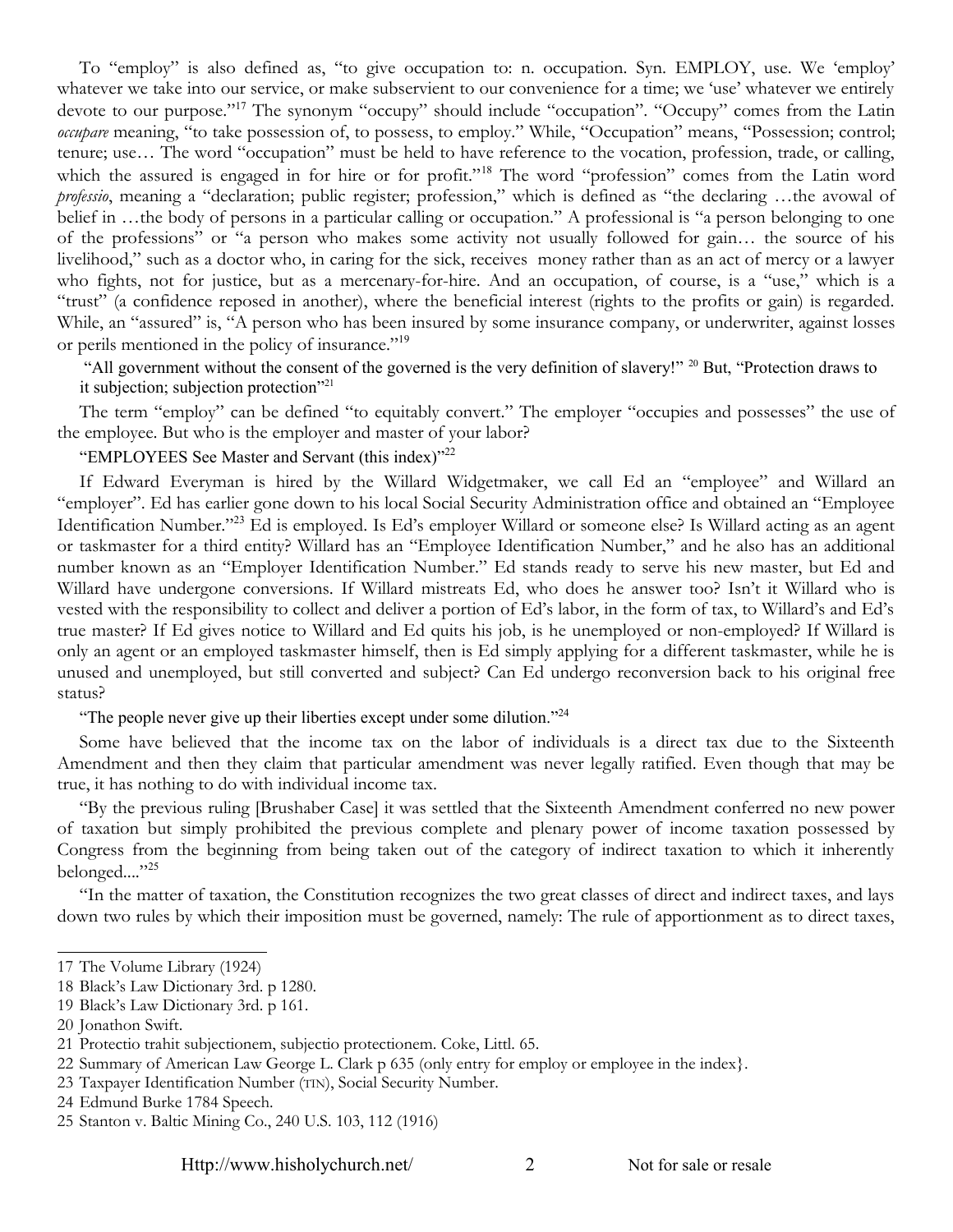and the rule of uniformity as to duties, imposts and excises."[26](#page-3-0)

Is the graduated income tax a direct tax or an indirect tax? "The contention that the Amendment treats a tax on income as a direct tax ... is ... wholly without foundation."<sup>[27](#page-3-1)</sup> An indirect tax can be, "A tax laid upon the happening of an event, as distinguished from its tangible fruits, is an indirect tax."<sup>[28](#page-3-2)</sup>

"Therefore they did set over them taskmasters to afflict them with their burdens. And they built for Pharaoh treasure cities, Pithom and Raamses." (Ex 1:11)

The word "income" can mean, "the return in money from one's business, labor, or capital invested. Income is the gain which proceeds from labor …its usual synonyms being 'gain,' 'profit,' 'revenue.' …Income is the gain derived from capital, from labor, or both combined...<sup>[29](#page-3-3)</sup> "The general term income is not defined in the Internal Revenue Code."[30](#page-3-4) Their "description of income" originally was the, "Total amount derived from salaries, wages, or compensation for personal service of whatever kind and in whatever form paid,"<sup>[31](#page-3-5)</sup> and, "income derived from a source is taxable without apportionment."<sup>[32](#page-3-6)</sup>

"Income" now is described as the total, "Wages, salaries, tips, etc…[33](#page-3-7) Yet, we find elsewhere that, "Wages, salaries and first time commissions are not 'income' (profit or gain)... but an even exchange of labor for money. Such money is a 'source,' not 'income,' and not taxable."<sup>[34](#page-3-8)</sup>

"The conclusion reached in the Pollock Case did not in any degree involve holding that income taxes generically and necessarily came within the class of direct taxes on property, but on the contrary recognized the fact that taxation on income was in its nature an excise entitled to be enforced as such."[35](#page-3-9)

#### "All men are freemen or slaves." [36](#page-3-10)

If wages were the *source* from which income could have been derived and now wages are the income itself, then something has changed or been converted. If labor is the source from which wages are derived, then it must be the nature of the laboring individual which has undergone a conversion.

To be employed is to convert the use of one's labor and service to the use or service of another, in the hope of some future benefit and assurance. It is the conversion of a natural right by an act of mutual consent. It involves a relationship of trust and an investment of substance (sweat, effort and time) in the form of managed service in order to be enriched. It is the subjection of oneself to another in hope of gain and benefit. If liberty is the, "State or fact of being a free person; exemption from subjection to the will of another claiming ownership of the person or services; freedom;"<sup>[37](#page-3-11)</sup>, then a portion of our liberty and freedom is sacrificed, or at least offered up, at the moment of our *legal employment*.

"Every man also to whom God hath given riches and wealth, and hath given him power to eat thereof, and to take his portion, and to rejoice in his labour; this [is] the gift of God." (Ec 5:19)

It should be clear that a man's labor is a gift from God, as life itself is also His gift to us. In other words, our labor is a privilege granted by our God and, therefore, taxable by Him from the moment of our birth, if not our conception. God's endowment of privilege, being the Creator of mankind, is the definition of unalienable rights and "to secure these rights, Governments are instituted among Men, deriving their just powers from the consent of the governed."[38](#page-3-12) Please note, "Neither slavery nor involuntary servitude … shall exist within the United States, or

<span id="page-3-0"></span><sup>26</sup> Chief Justice Fuller in Pollock v. Farmers' Loan & T. Co. 157 U. S. supra, at page 557

<span id="page-3-1"></span><sup>27</sup> Brushaber v. Union Pacific Railroad Co., 240 U.S. 1, 13 (1916).

<span id="page-3-2"></span><sup>28</sup> Tyler v. United States, 281 U.S. 497, 502 (1930).

<span id="page-3-3"></span><sup>29</sup> Black's Law Dictionary 3rd p 944.

<span id="page-3-4"></span><sup>30</sup> U.S. vs Ballard, 535 F2d 400 (1967).

<span id="page-3-5"></span><sup>31</sup> Form 1040. "For the year 1913.from March 1, to December 31."

<span id="page-3-6"></span><sup>32</sup> Pollock vs Farmer's Loan & Trust Co.

<span id="page-3-7"></span><sup>33</sup> Form 1040 U.S.Individual Income Tax Return.1988.

<span id="page-3-8"></span><sup>34</sup> Murdock vs PA., 318 US 105.

<span id="page-3-9"></span><sup>35</sup> Brushaber v. Union Pacific Railroad Co., 240 U.S. 1, 16-17 (1916).

<span id="page-3-10"></span><sup>36</sup> Omnes homines aut liberi sunt aut servi.Inst. 1.3. pr; Fleta. 1.1,c.1,§2.

<span id="page-3-11"></span><sup>37</sup> Webster's New International dictionary 1938 Second Ed.

<span id="page-3-12"></span><sup>38</sup> Declaration of Independence.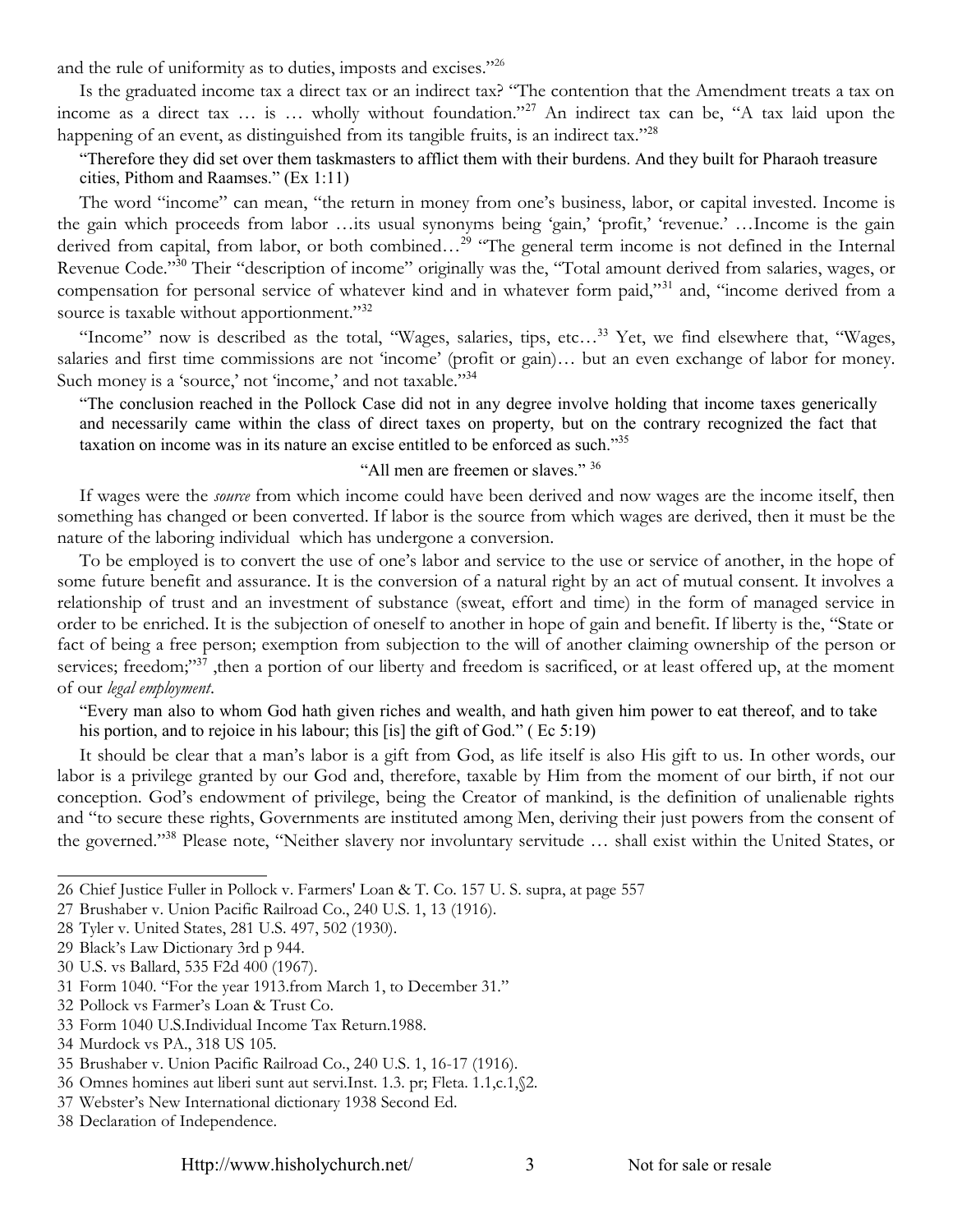any place subject to its jurisdiction."<sup>[39](#page-4-0)</sup>

"When people have to obey other people's orders, equality is out of the question."<sup>[40](#page-4-1)</sup>

Once upon a time, a young boy asked his father, an attorney, "Who do you work for?"

The Lawyer, being accustomed to speaking distinctly and accurately, comprehending points of law, and being in a fifty percent income tax bracket, answered, "Well, until July 1st, I work for the government. After that, I work for myself."

"Whatever day makes man a slave, takes half his worth away." <sup>[41](#page-4-2)</sup>

Income tax is, "a tax on the yearly profits arising from property, professions, trades and offices. An income tax is not levied upon property, funds, or profits, but upon the right of an individual or corporation to receive income or profits. Under various constitutional and statutory provisions, a tax on income is said to be an excise tax and not a tax on property, nor on business, but a tax on the proceeds arising therefrom. But in other cases an income tax is said to be a property and not a personal or excise tax."<sup>[42](#page-4-3)</sup> Income tax is said to be an excise tax, but, in other cases, it is said not to be an excise tax. Under one condition, it is not a property, but, in another condition, it may have been converted to a property. Wages are said not to be income, but are listed as income in other places. Confusion would seem to be justified. There must be a point in time when a significant change or conversion takes place. So, what are we missing? One thing to note in the search for truth is when these different statements are made.

"One could look into a caldron in which the Government and the people of the United States were moving around in response to a new idea… This was a new type of legislation--- nothing of the sort had ever come before the congress of the United States before, it took much explaining and much patience." <sup>[43](#page-4-4)</sup>

 Maybe there is a clue in the fact that, "An 'excise tax' is an indirect charge for the privilege of following an occupation or trade, or carrying on a business; while an 'income tax' is a direct tax imposed upon income, and is as directly imposed as is a tax on land."<sup>[44](#page-4-5)</sup> In other words, income taxes paid by corporations that have no inalienable rights could be an excise tax, but a laborer paid by the day with no other interest would simply exchange one dollar labor for one dollar pay, unless he converted his inalienable right to his God-given labor into the property of another, in hope of a benefit.

"Which say, [It is] not near; let us build houses: this [city is] the caldron, and we [be] the flesh... Therefore thus saith the Lord GOD; Your slain whom ye have laid in the midst of it, they [are] the flesh, and this [city is] the caldron: but I will bring you forth out of the midst of it." (Ez. 11:3 ...7)

"First: The tax which is described in statute as an excise, is laid with uniformity throughout the United States as a duty an impost or an excise upon the relation of employment"<sup>[45](#page-4-6)</sup> Is the act of employment the act of selling oneself into servitude for the hope of security in society?

"Labour was the first price, the original purchase-money that was paid for all things. It was not by gold or by silver, but by labour, that all wealth of the world was originally purchased."<sup>[46](#page-4-7)</sup>

Let us digress once more in order to bring these thoughts together. In colonial America, "The ordinary citizen, living on his farm, owned in fee-simple, untroubled by any relics of Feudalism, untaxed save by himself, saying his say to all the world in townmeetings, had gained a new self-reliance. Wrestling with his soul and plow on week days, and the innumerable points of the minister's sermon on Sundays and meeting days, he was becoming a tough nut for any imperial system to crack."<sup>[47](#page-4-8)</sup> On the other hand citizens of the United States do not own their own land today. They have at best only a legal title which does not include "ownership of an estate" since it carries "no

<span id="page-4-0"></span><sup>39</sup> Article XIII Constitution for the United States.

<span id="page-4-1"></span><sup>40</sup> Sir John Thomas Gilbert.

<span id="page-4-2"></span><sup>41</sup> Homer - Odyssey. Bk.XVII. L.392. Pope's trans.

<span id="page-4-3"></span><sup>42</sup> Black's Law Dictionary 3rd p 944.

<span id="page-4-4"></span><sup>43</sup> Forward by Frank Perkins, Sec of Labor 1933-45. The Development of the Social Security Act by Edwin E. Witte

<span id="page-4-5"></span><sup>44</sup> Black's Law Dictionary 3rd p 944.

<span id="page-4-6"></span><sup>45</sup> Steward Machine Co. vs. Davis 301 U.S. 548 1937. Involving the tax imposed by the Social Security Act of 1935.

<span id="page-4-7"></span><sup>46</sup> Adam Smith (1723-1790)

<span id="page-4-8"></span><sup>47</sup> History of the U.S. Vol.1 James Truslow Adams, p. 176.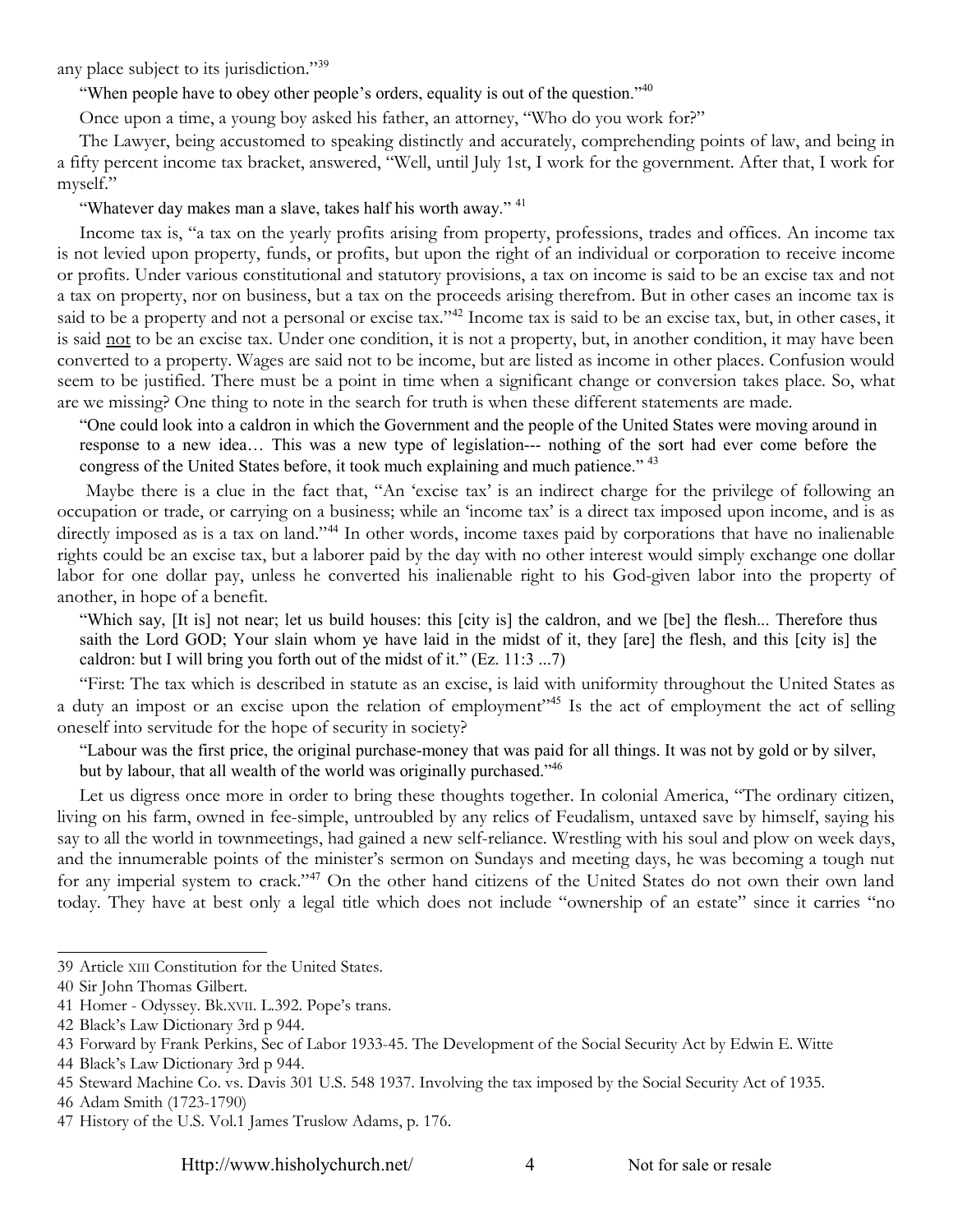beneficial interest."<sup>[48](#page-5-0)</sup>

In the original American Republics, citizenship of the individual freeman depended upon his ownership of land in fee-simple as an estate, but "in the United States 'it is a political obligation' depending not on ownership of land, but on the enjoyment of the protection of government; and it 'binds the citizen to the observance of all laws' of his sovereign."[49](#page-5-1)

"For as labor cannot produce without the use of land, the denial of the equal right to the use of land is necessarily the denial of the right of labor to its own produce."[50](#page-5-2)

"An absolute or fee-simple estate is one in which the owner is entitled to the entire property, with unconditional power of disposition during his life, and descending to his heirs and legal representatives upon his death intestate."[51](#page-5-3) In contrast, a legal title is "the apparent right of ownership and possession, but which carries no beneficial interest in the property, another person being equitably entitled thereto; in either case, the antithesis of 'equitable title.'[52](#page-5-4)

If a legal title does not include a right to the beneficial interest, then a legal right to work as an employee does not include a right to the "profit, benefit, or advantage resulting from a contract," nor does it include "the ownership of an estate." After all, a beneficial interest is "distinct from the legal ownership."<sup>[53](#page-5-5)</sup>

By definition, a legal title is the opposite, or at least the antithesis, of an "equitable title." An equitable title, as opposed to a legal title, "is a right in the party", rather than only appearing to be a right. Again, it is "the beneficial interest of one person whom equity regards as the real owner, although the legal title is vested in another."[54](#page-5-6)

This dividing of true title into a legal title on one hand verses an equitable title on the other is called "equitable conversion". Equitable conversion is a "Conversion" or a "Constructive conversion." It may be, "An implied or virtual conversion, which takes place where a person does such acts in reference to the goods of another as amount in law to the appropriation of the property to himself."[55](#page-5-7)

CONVERSION is an, "alteration, interchange, metamorphosis, passage, reconstruction...." While, RECONVERSION as a noun is a "change, change over, ... rebirth...<sup>[56](#page-5-8)</sup>

"Jesus answered and said unto him, Verily, verily, I say unto thee, Except a man be born again, he cannot see the kingdom of God." (John 3:3)

The word "legal" originates in the idea of being connected to a legal system by contract. The connection is created by consent. What is to be legal becomes law by that consent and one of the essential ingredients of that consent is mutual consideration, whether by application or indulgence. A person may waive certain rights naturally inherent in an individual and become obligated to abide by the administration of another authority. Covenants, contracts, and compacts are of the same order.

"Take heed to thyself, lest thou make a covenant with the inhabitants of the land whither thou goest, lest it be for a snare in the midst of thee:" (Exodus 34: 12).

"Quasi contracts are lawful and purely voluntary acts of a man, from which there results any obligation whatever to a third person, and sometimes a reciprocal obligation between the parties. Persons who have not contracted with each other are often regarded by Roman law, under a certain state of facts, as if they had actually concluded a convention between themselves. The legal relation which then takes place between these persons, which has always a similarity to a contract obligation, is therefore termed 'obligatio quasi ex contractu.' Such a relation arises from the conducting of affairs without authority, (negotorium,) from the payment of what was not due, (solutio indebiti,) from tutorship and curatorship, and from taking possession of an inheritance. A 'quasi contract' is what was

Http://www.hisholychurch.net/ 5 Not for sale or resale

<span id="page-5-0"></span><sup>48</sup> Black's Law Dictionary 3rd Ed. p. 1734.("Legal" & "Equitable" titles.)

<span id="page-5-1"></span><sup>49</sup> Wallace v. Harmstad, 44 Pa. 492; etc. Black's 3rd Ed. p. 95.

<span id="page-5-2"></span><sup>50</sup> Henry George - Progress and Poverty. Bk. VII. Ch. I.

<span id="page-5-3"></span><sup>51</sup> Black's 3rd Ed. p. 761.

<span id="page-5-4"></span><sup>52</sup> Black's 3rd "legal title" p 1734.

<span id="page-5-5"></span><sup>53</sup> Black's 3rd "beneficial Interest" p 206.

<span id="page-5-6"></span><sup>54</sup> Black's 3rd "Equitable Title" p 1734.

<span id="page-5-7"></span><sup>55</sup> Black's 3rd p 430.

<span id="page-5-8"></span><sup>56</sup> LEGAL THESAURUS by William C. Burton second edition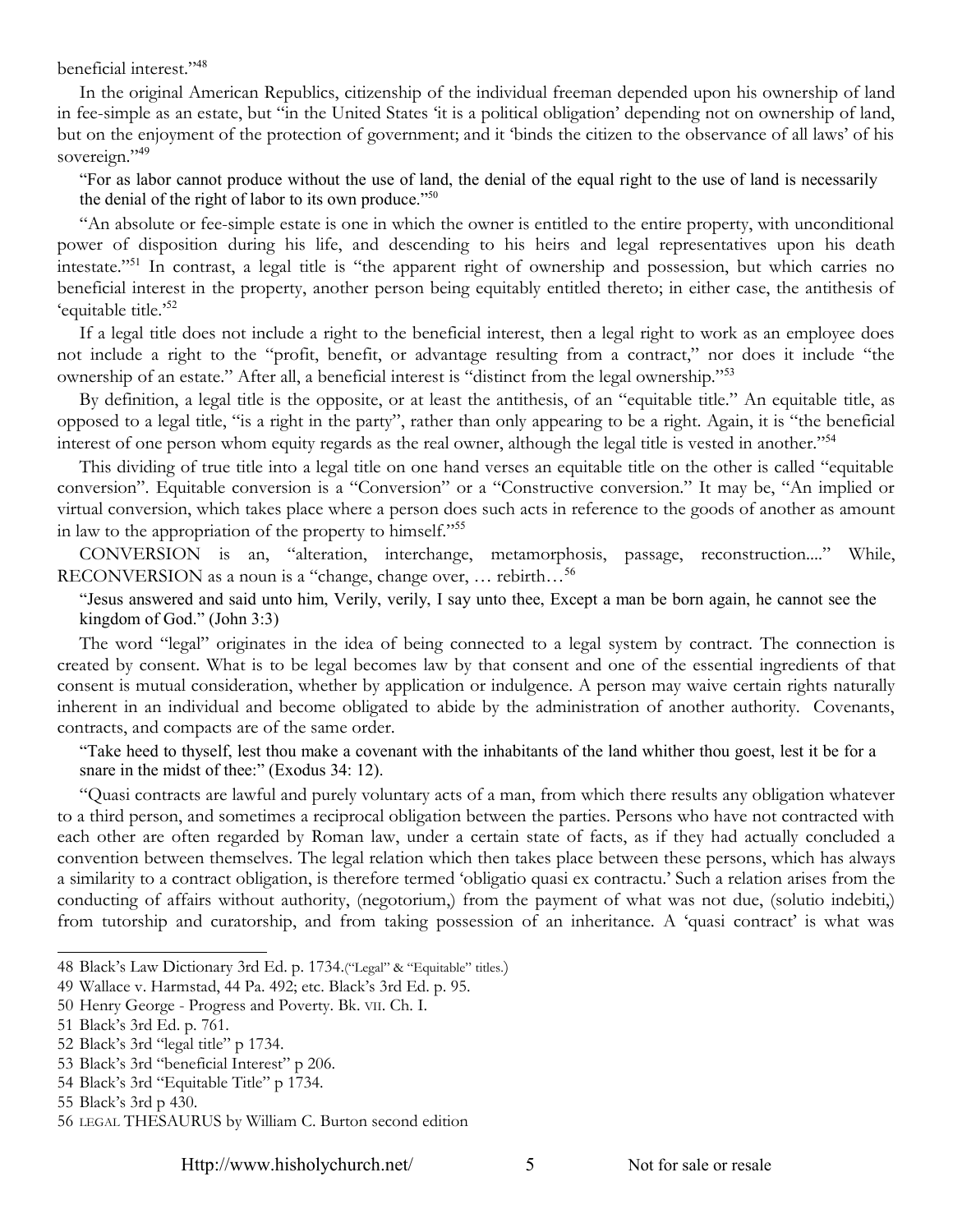formerly known as the contract implied in law; it has no reference to the intentions or expressions of the parties. The obligation is imposed despite, and frequently in frustration of their intention. A 'quasi or constructive contract' rests upon the equitable principle that a person shall not be allowed to enrich himself unjustly at the expense of another, and is not in fact a contract, but an obligation, which the law creates in the absence of any agreement, when and because the acts of the parties or others have placed in the possession of one person money, or its equivalent, under such circumstance that in equity and good conscience he ought not to retain it. A 'quasi' or constructive contract is an application of law. An 'implied' contract is an implication of fact. In the former the contract is mere fiction, imposed in order to adapt the case to a given remedy. In the latter, the contract is a fact legitimately inferred. In one, the duty defines the contract; in the other, the contract defines the duty."<sup>[57](#page-6-0)</sup>

If you take what is not yours, you have a constructive contract to repay or you are a thief. If you take something from someone that owes you nothing, then you are creating an obligation to pay back. If you apply for benefits, you bind yourself to reciprocating obligations. There is little, if anything, government gives without strings attached. These strings bind you on earth and in God's eyes, as well.

"And it was told the king of Egypt that the people fled: and the heart of Pharaoh and of his servants was turned against the people, and they said, Why have we done this, that we have let Israel go from serving us?" (Ex 14:5)

Were the Israelites slaves or servants? One subscribed to difference is that slavery is by compulsion and servitude is by agreement. In fact and law, servitude by consent is often the more binding.

"Those captured by pirates and robbers remain free."[58](#page-6-1)

The same could be said for land or any other property. If something is stolen, has the ownership changed? But, if something is sold, given away, or abandoned, the ownership is considered to have been transferred.

"Things captured by pirates and robbers do not change ownership."<sup>[59](#page-6-2)</sup>

There may be another distinction between a slave and a servant, but the distinction is less important to the subject than the Master. The fact is that the Israelites were not slaves in Egypt in the strictest sense of the word. Yet, their burden was just, as if not more disagreeable, and their chains were just as real.

"Slaves never became an important ingredient of Egyptian civilization. The large subject population and enforceable corvée system - by which serfs had to work temporarily as slaves - made a permanent force of slaves unnecessary."<sup>[60](#page-6-3)</sup>

"The man who gives me employment, which I must have or suffer, that man is my master, let me call him what I will."  $61$ 

Slavery in Rome, although accomplished often by conquest, was much like that system used in Egypt at the time of Moses. "The state of the slave varied. Some were impressed into gangs that worked the fields and mines. Others were highly skilled workers and trusted administrators. Frequently, slaves were far better off than free laborers. Roman laws were passed to protect slaves and to allow rights, even of private possessions, which were sometimes used to ransom the slave and his family (Acts 22:27-28)."<sup>[62](#page-6-5)</sup> "Other forms of servitude related to slavery, and sometimes indistinguishable from it, are serfdom, debt bondage, indentured service, peonage, and corvée (also called statute labor)." [63](#page-6-6)

"The corvée was different from other forced labor arrangements because it was labor performed for the government, involuntarily, on large public works projects. (The word 'corvée' meant 'contribution,' signifying one's obligation to the state.) In some cases, the corvée<sup>[64](#page-6-7)</sup> meant a specified amount of time given to the state every year,

<span id="page-6-0"></span><sup>57</sup> Blacks 3rd p 425.

<span id="page-6-1"></span><sup>58</sup> A pirates et latronibus capti libera permanent.Dig.49. 15. 19. 2.

<span id="page-6-2"></span><sup>59</sup> A piratis et latronibus capta dominium non mutant.1 Kent, Comm. 108, 184; 2 Wooddesen, Lect. 258,259.

<span id="page-6-3"></span><sup>60</sup> History of Slavory, Susan Everett

<span id="page-6-4"></span><sup>61</sup> Henry George - Social Problems, Ch. V.

<span id="page-6-5"></span><sup>62</sup> Slavery Collection Elwell Evangelical Dictionary

<span id="page-6-6"></span><sup>63</sup> SLAVERY AND SERFDOM Compton's Encyclopedia.

<span id="page-6-7"></span><sup>64</sup> CORVEE' In French Law. Gratuitous labor exacted from villages or communities, especially for repairing roads, constructing bridges, etc. Black's 3rd p445. In Latin it would be covata from corrogare meaning "to gather by request". Webster says it is an "obligation on the inhabitants of a district to perform services" or "forced labor exacted by government". The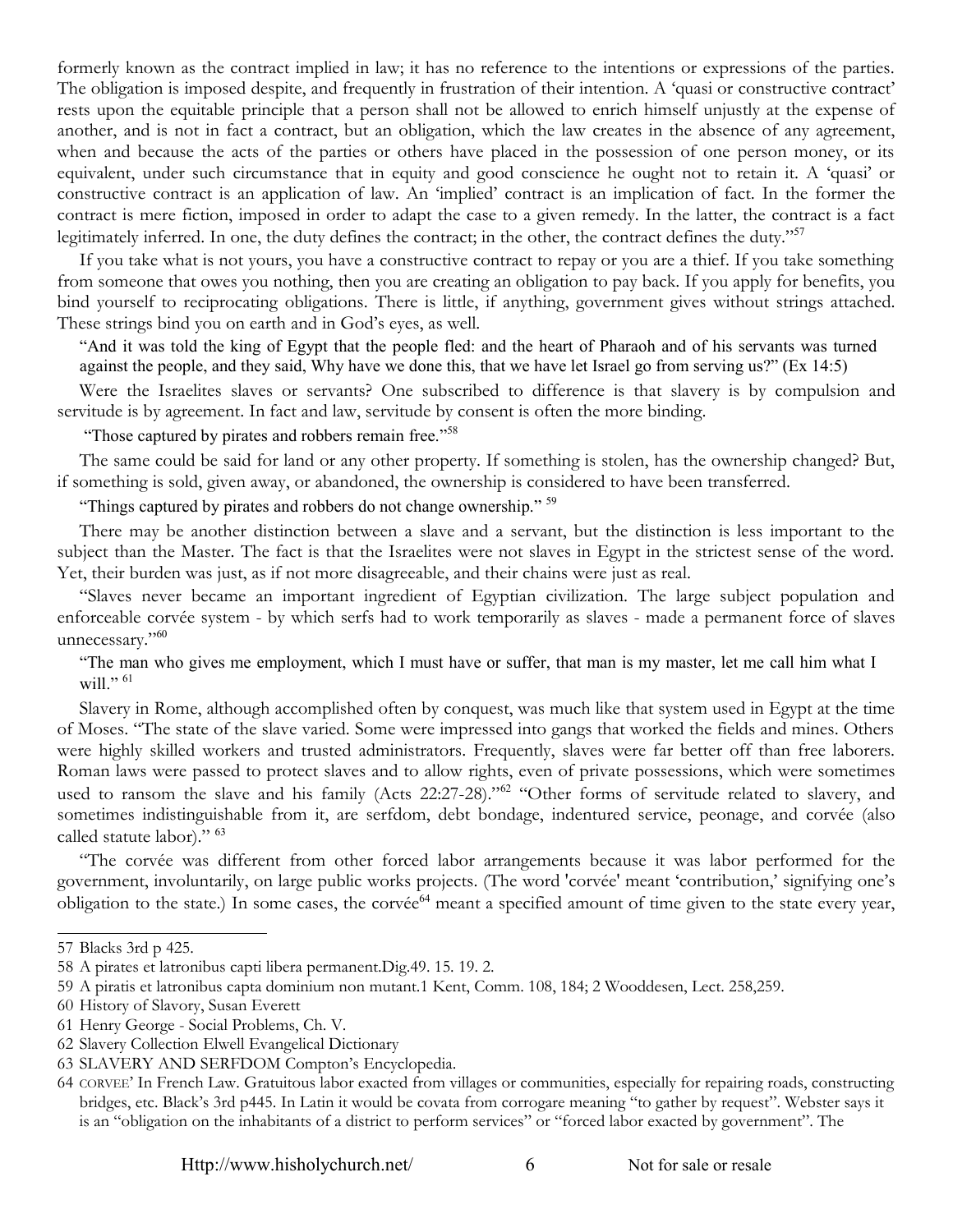as prescribed by law. Another name for it was, therefore, statute labor. It was used by the Romans for the upkeep of roads, bridges, and dikes, but got its name in France early in the 18th century."[65](#page-7-0)

"Servitude. A term which indicates the subjection of one person to another person, or of a person to a thing, or of a thing to a person, or of a thing to a thing." Bouvier's  $8<sup>th</sup>$ , 1859

We often hear an income tax obligation called a *contribution*. In Pharaoh's Egypt, in the days of Israel's captivity, the tribute tax paid by Pharaoh's subjects was equivalent to two-and-a-half months of labor, all the gold and silver was in the government treasury instead of the hands of the people, and everyone only had a legal title to their land, their stock, and their lives.<sup>[66](#page-7-1)</sup> In 1995, to pay off the average corvée tax liability of employees in the United States required four months and five days of labor. A citizen of the United States Government, who has legal title to what appears to be his property (land, vehicles, labor etc.), has no right to its beneficial interest nor its use and, therefore, no right to the profits they produce.

"…and ye shall be plucked from off the land whither thou goest to possess it... and there thou shalt serve other gods,.. shalt thou find no ease…shalt have none assurance of thy life:" (Deuteronomy 28:63, 66)

"How doth the city sit solitary, [that was] full of people! [how] is she become as a widow! she [that was] great among the nations, [and] princess among the provinces, [how] is she become tributary !" (La 1:1)

Here, "tributary" was translated from the Hebrew word "mac" (mas), meaning "gang/body of forced labourers, task-workers, labour band/gang, forced service, task-work, serfdom, tributary, tribute, levy, taskmasters, discomfited ... forced service, serfdom, tribute, enforced payment." <sup>[67](#page-7-2)</sup> "Of the twenty-three uses of this term, all but three (Isa 31:8; Lam1:1; Est 10:1) occur early in the literature. The institution of tribute, or corvée<sup>[68](#page-7-3)</sup>, involves involuntary, unpaid labour, or other service, for superior power-a feudal lord, a king, or a foreign ruler (Ex 1:11; Est 10:1; Lam 1:1). in Gen. 49:15, Jacob's blessing on Issachar identifies him as bowing to 'tribute.' In Egypt, the Israelites find themselves in that position (Ex 1:11). This unpopular measure, and Rehoboam's refusal to moderate it, was the immediate cause of the secession of the ten tribes and the establishment of the northern kingdom."<sup>[69](#page-7-4)</sup>

"The same dealt subtilly with our kindred, and evil entreated our fathers, so that they cast out their young children, to the end they might not live." (Acts 7: 19)

Have the American people been dealt with subtly? Does "subtly" mean "fraud" or does it mean *caveat emptor*, "let the buyer beware"? The tax liability in the United States exceeds six months of labor, yet many call it freedom.

"Many a man thinks he is buying pleasure,

when he is really selling himself a slave to it." Ben Franklin.

Has our deception been the result of their lies or our apathetic ignorance and/or our covetous appetite for the benefits, gratuities, and grants?

"If men, through fear, fraud, or mistake, should in terms renounce or give up any natural right, the eternal law of reason and the grand end of society would absolutely vacate such renunciation. The right to freedom being a gift of ALMIGHTY GOD, it is not in the power of man to alienate this gift and voluntarily become a slave."<sup>[70](#page-7-5)</sup> But a recompense may need to be paid and equity satisfied.

Was the fear created by your own cowardliness, avarice, or lack of faith? Was their fraud due to lies or were you to ignorant, incompetent, and/or lazy to find out what kind of a deal you were making? Now mistake is the most

Romans had a Corvee system in their provinces and eventually throughout the empire. The Jews opposed this because it was the system of Egypt. They were granted exemption because of the religious freedom in Roman law.

<span id="page-7-0"></span><sup>65</sup> SLAVERY AND SERFDOM Compton's Encyclopedia

<span id="page-7-1"></span><sup>66</sup> Genesis 47:15,26.

<span id="page-7-2"></span><sup>67</sup> On line Bible & Concordance. Woodside Bible Fellowship.

<span id="page-7-3"></span><sup>68 &</sup>quot;I (i.e., the suffering servant) gave my back to the smiters and my cheeks to them that 'tore' at my beard." In connection with these passages we may note the use of the same verb to describe the condition of baldness (Lev 13, 4041) in the context of leprosy diagnosis. Ezekiel 29:18 says that the heads of the people of Tyre were "made bald" by Nebuchadnezzar. This does not mean he tore out their hair; rather, the baldness was the result of carrying loads on their heads as corvee labor gangs. From R. Laird Harris' 'Theological Wordbook of the Old Testament'

<span id="page-7-4"></span><sup>69</sup> From R. Laird Harris' 'Theological Wordbook of the Old Testament'

<span id="page-7-5"></span><sup>70</sup> Samuel Adams, 1772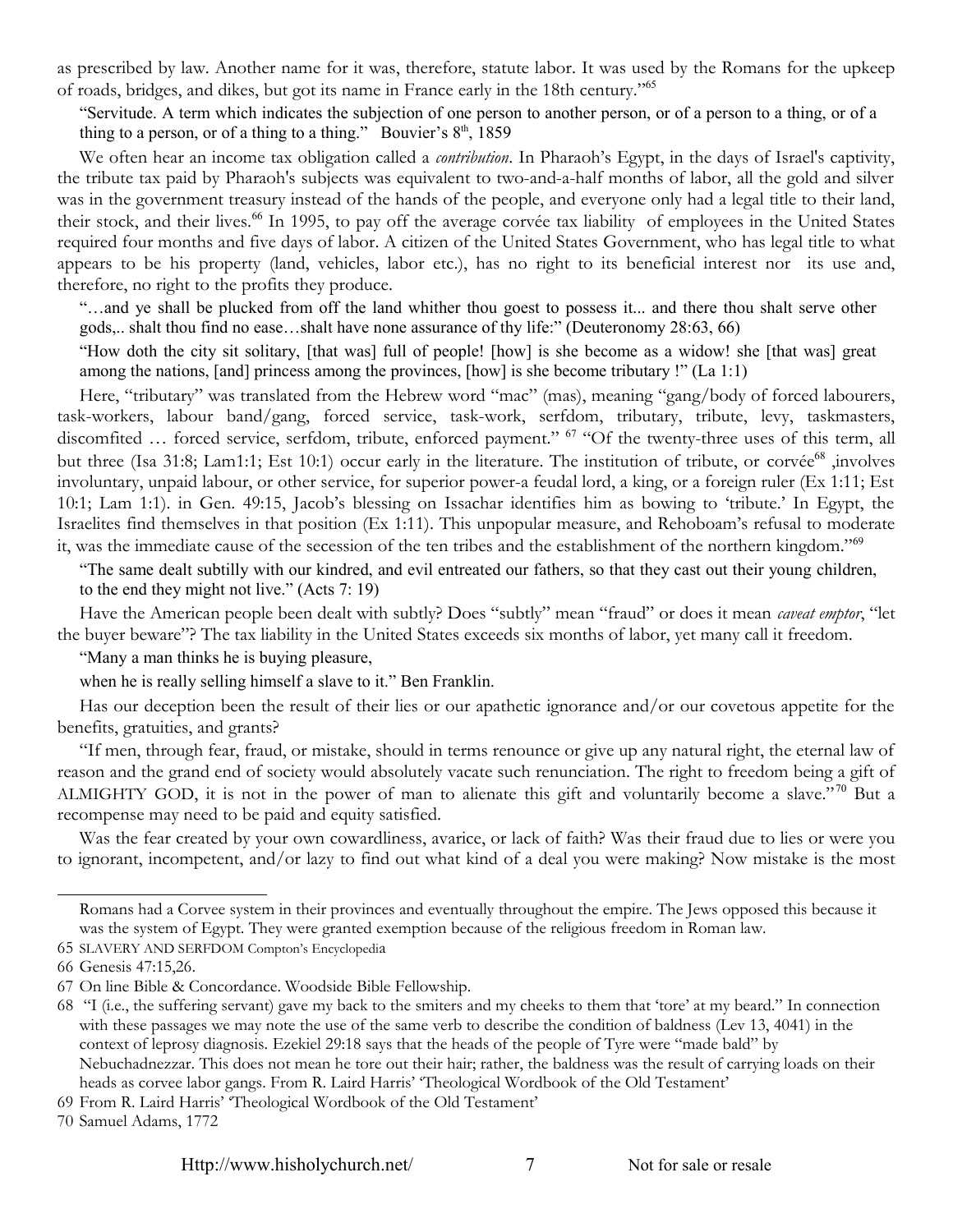reasonable assumption. Yet, once the mistake is discovered, it should be acted upon; otherwise, by your lack of renunciation, consent is considered given.

**"**For when they speak great swelling words of vanity, they allure through the lusts of the flesh, through much wantonness, those that were clean escaped from them who live in error. While they promise them liberty, they themselves are the servants of corruption: for of whom a man is overcome, of the same is he brought in bondage."

"For having overcome the pollutions of the world through the knowledge of the Lord and Saviour Jesus Christ, they are again entangled therein, and overcome, the latter end is worse with them than beginning. For it had been better for them not to have known the way of righteousness, than, after they have known it, to turn from the holy commandment delivered unto them. But it is happened unto them according to the true proverb, 'The dog is turned to his own vomit again; and the sow that was washed to her wallowing in the mire.'" (II Peter 2, 18-22).

"SOCIAL SECURITY ACT, August 14,1935, TITLE VIII---TAXES WITH RESPECT TO EMPLOYMENT, INCOME TAX ON EMPLOYEES, SEC. 801. In addition to other taxes, there shall be levied, collected, and paid upon the income of every individual a tax equal to the following percentages of wages (as defined in section 811) Sec. 811. When used in this title... (b) The Term "employment" means any service, of whatever nature, performed within the United States by an employee for his employer except--- "[71](#page-8-0)"

"The real destroyers of the liberties of the people is he who spreads among them

bounties, donations, and benefits." [72](#page-8-1)

"A man void of understanding striketh hands, [and] becometh surety ...." Proverbs 17:18

Did or does congress have the authority or power to establish a retirement scheme? Even with its formidable power to control interstate commerce, the Congress was never given the duty to become an insurance company for every ill that might fall the inhabitants of this land.

"The catalogue of means and actions which might be imposed upon an employer in any business, tending to the satisfaction and comfort of his employees, seems endless. Provision for free medical attendance and nursing, for clothing, for food, for housing, for the education of children, and a hundred other matters might with equal propriety be proposed as tending to relieve the employee of mental strain and worry. Can it fairly be said that the power of Congress to regulate interstate commerce extends to the prescription of any or all of these things? Is it not apparent that they are really and essentially related solely to the social welfare of the worker, and therefore remote from any regulation of commerce as such? We think the answer is plain. These matters obviously lie outside the orbit of congressional power." [73](#page-8-2)

If Congress did not have the power to establish an insurance system, who wanted it?

"The President wanted everybody covered for every contingency in life---'cradle to the grave,' he called it--- under the social insurance<sup>[74](#page-8-3)</sup> system... But the Government of the United States is not an insurance company and so it could be done."<sup>[75](#page-8-4)</sup>

Neither the President nor the congress had the power to compel the free people of America to begin to labor without pay. They could not force the entire population into becoming tax collectors and serfs, taskmasters and statute laborers.

How could an entire nation be bound into slavery?

"20 C.F.R. § 422.1(ii) Any person who wishes to file an application for an account number may do so by filing Form  $SS-5.$ <sup>"[76](#page-8-5)</sup>

"Not so: go now ye [that are] men, and serve the LORD; for that ye did desire. And they were driven out from

<span id="page-8-0"></span><sup>71</sup> Employee. The term "employee" means an individual employed by an employer. With respect to employment in a foreign country: such term includes an individual who is a citizen of the United States. TITLE 42 § 12111.

<span id="page-8-1"></span><sup>72</sup> Plutarch, 2000 years ago.

<span id="page-8-2"></span><sup>73</sup> Railroad Retirement Board, supra, 295 U.S., at 368

<span id="page-8-3"></span><sup>74</sup> On page 936 through page 946 of the Ways and Means hearings the originator stated that the "sold as if it were insurance" was a mistake and should not have been published as such. So it wasn't until 1953 did they pin the originator down that it is not insurance as published in 1936. To be like insurance is not being insurance.

<span id="page-8-4"></span><sup>75</sup> Forward by Frances Perkins Sec of Labor 1933-45 The Development of the Social Security Act by Edwin E. Witte, ppVII

<span id="page-8-5"></span><sup>76</sup> 20 C.F.R. § 422.1(ii) publ. at 11 F.R. 177A-568, Sept. 11, 1946.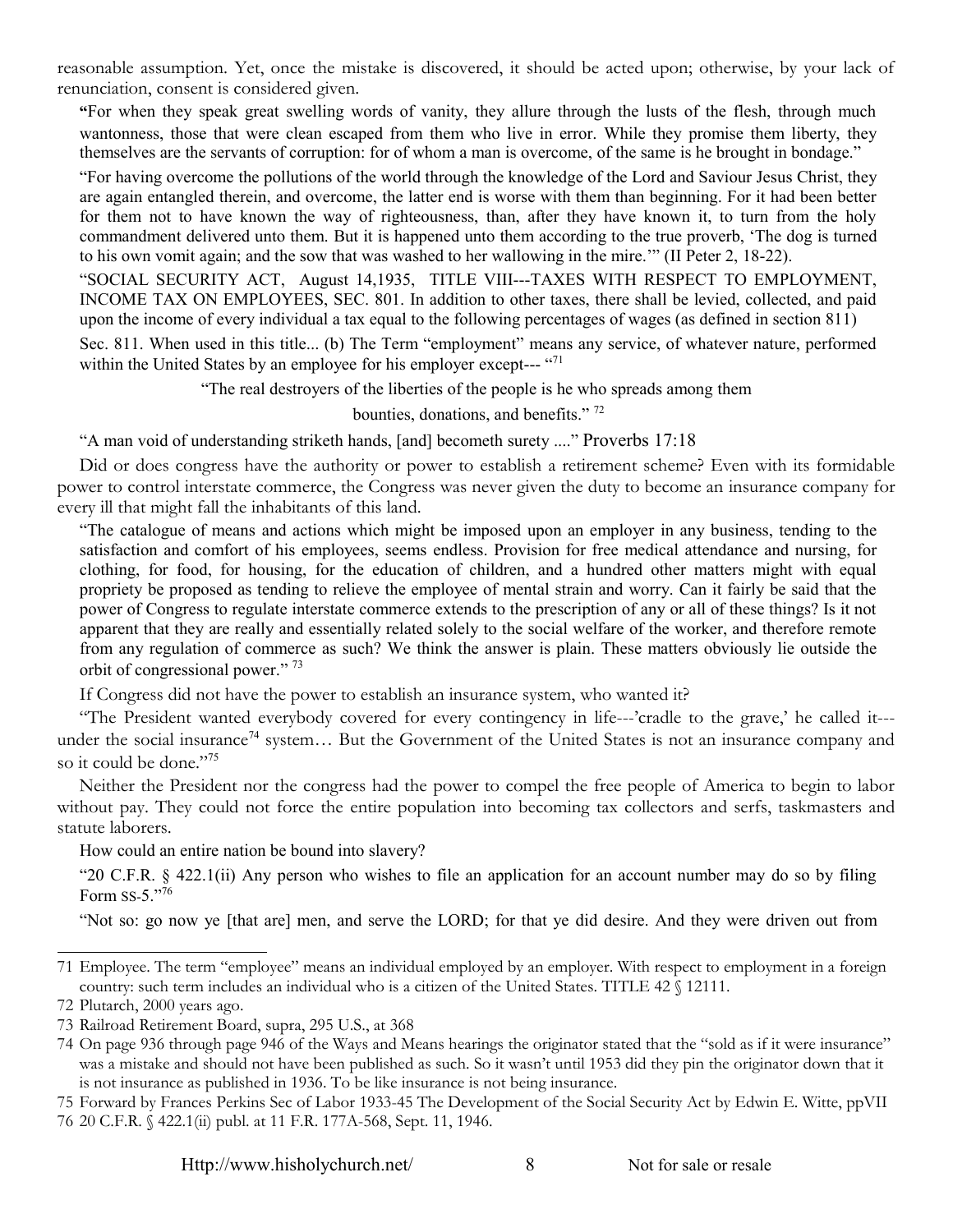Pharaoh's presence." (Ex 10:11)

"20 C.F.R. § 422.103 (b) Applying for a number - (1) Form SS-5. An individual needing a social security number may apply for one by filing a signed form SS-5, "Application for A Social Security Number Card," at any social security office and submitting the required evidence."<sup>[77](#page-9-0)</sup>

"For thou, Lord, [art] good, and ready to forgive; and plenteous in mercy unto all them that call upon thee. Give ear, O LORD, unto my prayer; and attend to the voice of my supplications. In the day of my trouble I will call upon thee: for thou wilt answer me." (Psalms 86:5,7)

Is it not the "Social Security Number" or "Employee Identification Number" or "Tax Identification Number," being all one and the same, that is given as the sign of your eligibility for the benefit of legal employment, your legal conversion? Whether you hand your card to your prospective licensed employer/taskmaster or simply give him your diligently memorized numerical identifier, it is still that number that marks you for service. Your enforced payment or contribution will be collected before you even see it, and you will toil without pay.

"Art thou less a slave because thy master loves and caresses thee?" Pascal.

There are many benefits you shall receive besides your wages. Banks shall welcome you, schools, public assistance, unemployment, workmen's compensation, credit cards, of course, social security, medical aid, government assistance, loans and grants, and, finally, the deductibility of the children entrusted to you. The list goes on under these new covenants and contracts offered to the American people and the world. Who will repent and turn away from benefits and privileges, even though, in fact, he burdens his neighbor and creates an obligation by choosing to "enrich himself unjustly at the expense of another"?

"My son, if thou be surety for thy friend, [if] thou hast stricken thy hand with a stranger, with the words of thy mouth… How long wilt thou sleep, O sluggard? when wilt thou arise out of thy sleep? [Yet] a little sleep, a little slumber, a little folding of the hands to sleep: So shall thy poverty come as one that travelleth, and thy want as an armed man." (Proverbs 6:1,11)

"In Flemming v. Nestor, decided in 1960, the Supreme Court ruled that Social Security is an umbrella term for two schemes that are legally unrelated. One is a taxation scheme, the other a welfare scheme. Workers and their families have no legal claim on the tax payments that they make into the U.S. Treasury or that are made on their behalf. Those funds are gone, commingled with the general assets of the U.S. government. This decision rested on a previous case, Helvering v. Davis, in which the Court ruled that Social Security was not an insurance program."<sup>[78](#page-9-1)</sup>

The Health Insurance Portability and Accountability Act of 1996, a.k.a. Public Law 104-191 - 104th Congress, An Act, begins, "To amend the Internal Revenue Code of 1986 to improve portability and continuity of health insurance coverage in the group and individual markets, to combat waste, fraud, and abuse in health insurance and health care delivery, to promote the use of medical savings accounts, to improve access to long-term care services and coverage, to simplify the administration of health insurance, and for other purposes. (NOTE: Aug. 21, 1996 - (H.R. 3103))" So, what do they mean "other purposes"?

Way down at the bottom of this book-sized bill, we find section 511 through 513, which provides for the forfeiture of property of anyone who loses his/her United States Citizenship (within the meaning of Section 877 of the Internal Revenue Code of 1986). "nonresident aliens individuals."

Also, Section 403 of H.R. 3103 will amend Title 42 US. Code, Section 405c(2)c(i) by changing the word "MAY" to the word "SHALL", which will require a SSN on all state or county *(a political subdivision)* documents. This will, in effect, nullify the Privacy Act of 1971, as the local governments bow down to federal funding. H.R. 3130 also establishes a national "instant check" employee/employer database system. Employment is a privilege/benefit. No number, no work. Also, county deeds, courts agencies, as well as state licenses, permits, and documents will no longer be available without the card in your hand, or the number in your head, for computer verification.

The list goes on and on: The Welfare Reform Act of 1996, The Balanced Budget Act of 1997, and Public Law 104-193, additionally, a sister law, Public Law 104-208, and Public Law: 105-33 all contain information for associating the Social Security Number with a National ID card.

"**Title 42 U.S.C. § 666**(a) In order to satisfy section 654(20)(A) of this title, each State must have in effect laws

Http://www.hisholychurch.net/ 9 Not for sale or resale

<span id="page-9-0"></span><sup>77</sup> 20 C.F.R. § 422.103

<span id="page-9-1"></span><sup>78</sup> Helvering v. Davis, 301 U.S. 619 (1937). Property Rights The Hidden Issue of Social Security Reform by Charles Rounds Jr.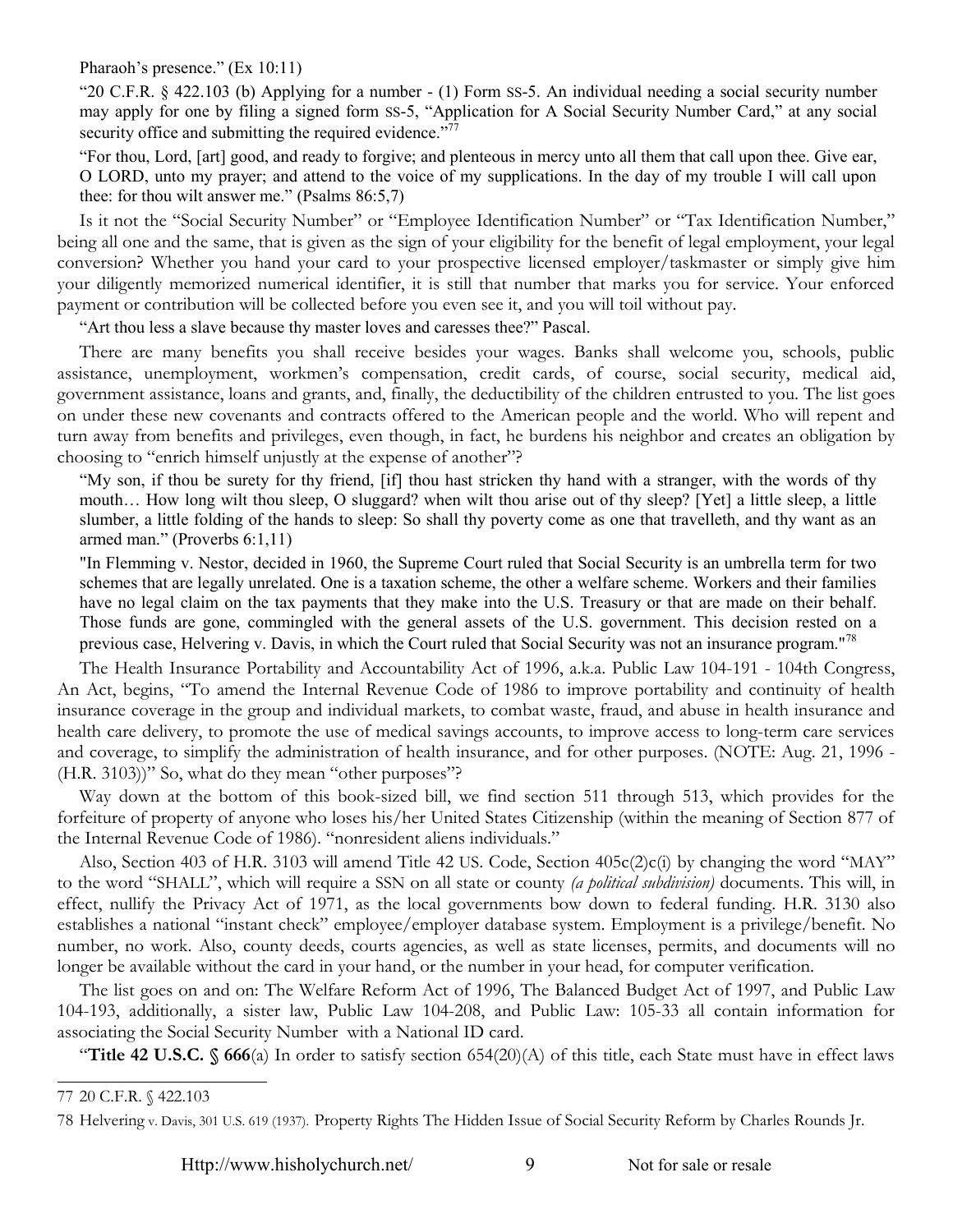requiring the use of the following…" "(13) Procedures requiring that the social security number of - (A) any applicant for a professional license, driver's license, occupational license, or marriage license be recorded on the application…" etc., etc., etc…"

"But he [Your ruler]shall not ... cause the people to return to Egypt... forasmuch as the LORD hath said unto you, Ye shall henceforth return no more that way." Deuteronomy 17:16

You have a legal entitlement to work and the equitable title, or true and lawful owner of your labor, belongs to another. You are *converted* into a trust, the unrighteous mammon. The trust, in turn, holds that ownership of your labor as a surety for the debts of the trust. You, with your sweat, labor, and blood, is incorporated as a human resource in a system of mutual entitlements under benefactors who exercise authority one over the other.<sup>[79](#page-10-0)</sup>

"Disguise thyself as thou wilt, still, Slavery! said I, still thou art a bitter draught."<sup>[80](#page-10-1)</sup>

Why are forfeiture laws for a change in citizenship found buried in an act about insurance?

How have we been so deceived to believe that slavery is freedom and bondage is security?

"For 140 years this nation has tried to impose objectives downward from a lofty command center made up of 'experts,' a central elite of social engineers,… It hasn't worked. It won't work.... It doesn't work because its fundamental premises are mechanical, anti-human, and hostile to family life. Lives can be controlled by machine education but they will always fight back with weapons of social pathology: drugs, violence, self-destruction, indifference, and the symptoms I see in the children I teach."

"It destroys communities by relegating the training of children to the hands of certified experts - and by doing so it ensures our children cannot grow up fully human …- becoming instead mindless automatons programmed by the state's change agents. Rather than instilling in youngsters an appreciation for individual liberty, the system has brought to life the ancient pharaonic dream of Egypt: compulsory subordination for all.... Schools teach exactly what they are intended to teach and they do it well: how to be a good Egyptian and remain in your place in the pyramid."<sup>[81](#page-10-2)</sup>

"If a ruler hearken to lies, all his servants [are] wicked." (Pr 29:12)

"The future of education, and of America as a free society, depends on the liberation of the American family from the grip of the public school… Regardless of motives, the people who foisted state education on us have committed a grave offense.... Using a variety of strategies, we must reclaim the right to raise our children and to help them educate themselves. In a fundamental sense, that is the American way." [82](#page-10-3)

"Therefore thus saith the Lord GOD; Now will I bring again the captivity of Jacob," (Ezekiel 39:25 )

When the 1787 Constitution was ready to be submitted to the Governors of the states for ratification, Patrick Henry lectured against it in the Virginia State House for three weeks, criticizing the Constitution, warning that it had been written "as if good men will take office!" He asked "what they would do when evil men took office!" "When evil men take office, the whole gang will be in collusion," he declared, "and they will keep the people in utter ignorance and steal their liberty by ambuscade!" He further warned that the new federal government had too much money and too much power and it would consolidate power unto itself, converting us "into one solid empire." And the President with the treaty power would "lead in the treason."

We like to believe that we live in a free country, not like the poor unfortunate citizens of the former Union of the Soviet Socialist Republics, a Communist government within a republic. What is the key difference between the United States and mother Russia?

### A SUMMARY OF THE COMMUNIST MANIFESTO

- 1. Abolition of private property. [Legal title does not include the beneficial use of the property.]
- 2. Heavy progressive income tax. [An employee has only a legal title to his labor.]
- 3. Abolition to all rights of inheritance. [Inheritance tax on property with a legal title.]
- 4. Confiscation of property of all emigrants and rebels. [Forfeiture laws.]
- 5. A Central bank [Federal Reserve. The Bankers Bank.]

<span id="page-10-0"></span><sup>79</sup> Matthew 20:25, Mark 10:42, Luke 22:25. 1 Samuel 8:7... Proverbs 23:, Psalms 69:22, Romans 11:9, 2 Peter 2:3...

<span id="page-10-1"></span><sup>80</sup> Laurence Sterne - Sentimental Journey. The Passport. The Hotel Paris.

<span id="page-10-3"></span><span id="page-10-2"></span><sup>81</sup> John Taylor Gatto told the New York State Senate in 1991 after being named that state's Teacher of the Year. 82 Sheldon Richman.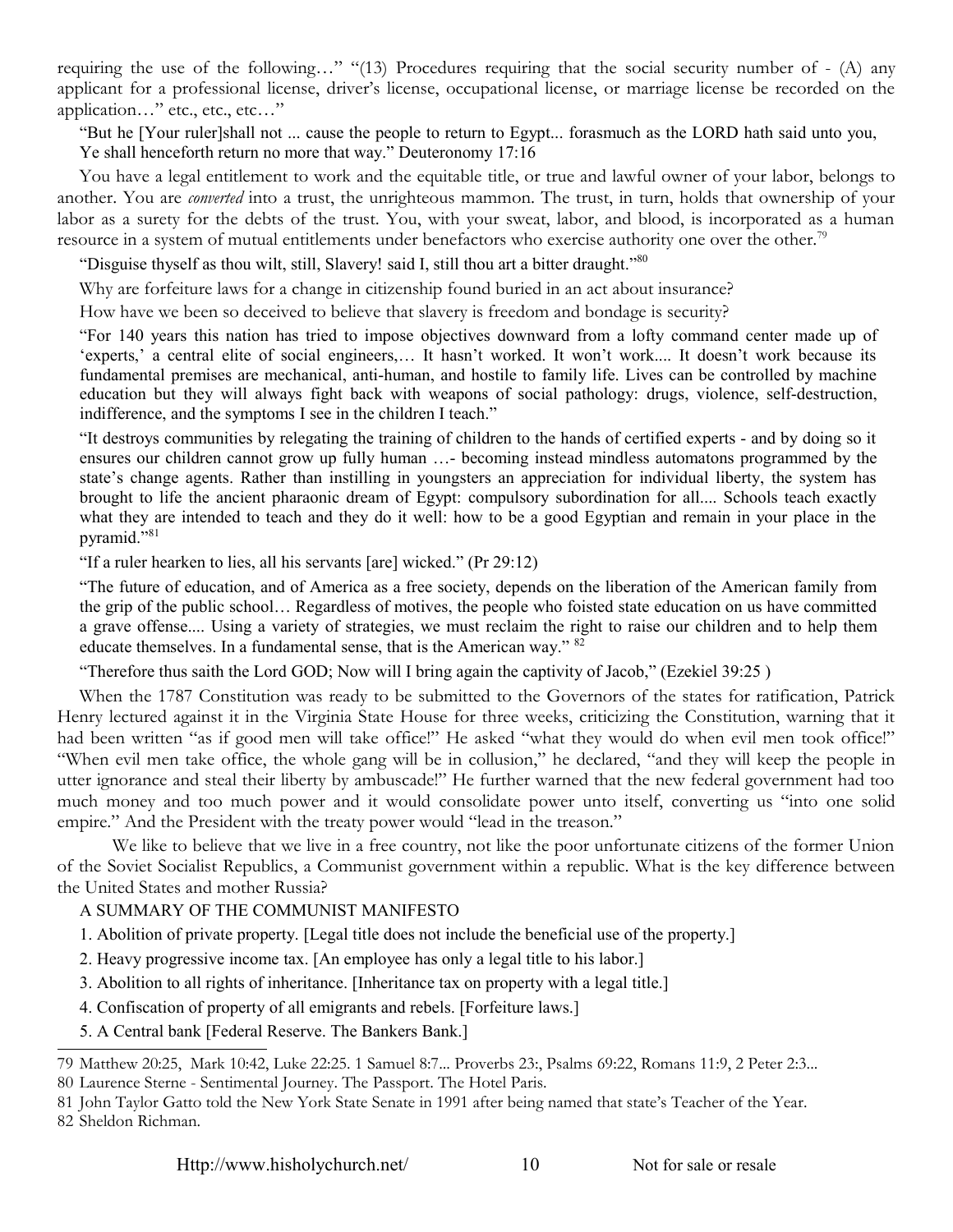6. Government control of Communications and Transportation. [F.C.C., F.A.A. etc..]

7. Government ownership of factories and agriculture. [Corporations are entities of the State, forfeiture laws, executive orders and mere legal title.]

8. Government control of labor. [Social Security, income tax and incorporation.]

9. Corporate farms, regional planning. [Land planning, biospheres, endangered species, etc..]

10. Free education for all children in government controlled schools. [Public schools, 501c3 corporate private schools, controlled by federal regulations.]

"Maybe we ought to see that every person who gets a tax return receives a copy of the Communist Manifesto with it so he can see what's happening to him"<sup>[83](#page-11-0)</sup>

Has the "use" of your labor been bought and sold like flesh on the slaver's block? Have you become a surety to pay a debt? Have you returned to Egypt, entered the Roman Empire, born again in the hearts of men, and devoid of the wisdom of God? Is there more than one way that has brought you to the loss of the "use" of your labor, your land, and your loved ones?

"The essence of all slavery consists in taking the produce of another's labor by force. It is immaterial whether this force be founded upon ownership of the slave or ownership of the money that he must get to live."<sup>[84](#page-11-1)</sup>

"USE n. 11. Law. That enjoyment of property that consists in its employment, occupation, exercise, or practice; specif., Roman and Civil Law, a personal servitude consisting in a jus intendi, or right to make use of a thing, as distinguished from the usufruct. ...<sup>[85](#page-11-2)</sup>

"Also, the merchants of the earth…, full stock of gold and silver and precious stones, and of pearls, and fine linen, … and all manner vessels… and iron, and marble, And cinnamon, …and wine, and oil, and fine flour, and wheat, and beasts, and sheep, ...(Revelation 18:)

And if you are in the service of another, then who is that mysterious master of this legal tower of babble? What doctrines and ordinances does he propagate?"

"mystery … 677. USE 1. n. use, employment, employ; exercise, ... application… administration service… usufruct, ... right of using, user [all Law]; ... press or enlist into service... call or draw forth. ... devote, consecrate; task, tax, put to task;… reap the benefits of. 6. v. use up, devour, swallow up... drain of resources."[86](#page-11-3)

Just to get the benefit of a passport, allegiance is now required and presumed.<sup>[87](#page-11-4)</sup>

Have you been manipulated into applying to a mystery government of control, because of the lack of knowledge concerning words like "use", "employ" and "occupy"? Have you been utilized, exploited, and consecrated to a task? Have you been devoured, swallowed up, drained into a common vat of labor? Are you a human verified for any other persons than those owing allegiance, whether citizens or not, to the United States?

Title 8, CFR PART 337 establishes and defines what "Allegiance to the United States" is. You are bound under the agreement, stating under oath, affirmation, or by application and deed, that, "I absolutely and entirely renounce and abjure all allegiance and fidelity to any foreign prince, potentate, state, or sovereignty, of whom or which I have heretofore been a subject or citizen".

Jesus Christ preached a kingdom, was called a Savior, or *Soter* in the Greek, which means "ruler". Even "Christ" means "anointed", as in "anointed King like David". He was the highest Son of David. Are you denouncing Christ by such an allegiance? Early Christians thought so and died for their refusal.

This allegiance goes on to say "that I will perform work of national importance under civilian direction when required by the law; and that I take this obligation freely, without any mental reservation or purpose of evasion; so help me God." This allegiance requires that you must submit to laboring for the government under the direction of civilian taskmasters. Have we agreed to bow down and serve these other masters?

<span id="page-11-0"></span><sup>83</sup> T. Coleman Andrews, Commissioner of IRS, May 25, 1956 in U.S. News & World Report

<span id="page-11-1"></span><sup>84</sup> Leo Tolstoy

<span id="page-11-2"></span><sup>85</sup> Legal Thesaurus by William C. Burton Second Edition

<span id="page-11-3"></span><sup>86</sup> Roget's International Thesaurus.

<span id="page-11-4"></span><sup>87</sup> "No passport shall be granted or issued to or verified for any other persons than those owing allegiance, whether citizens or not, to the United States"Title 22 Persons entitled to passport of the Act, "Foreign Relations and Intercourse," 6 Section 212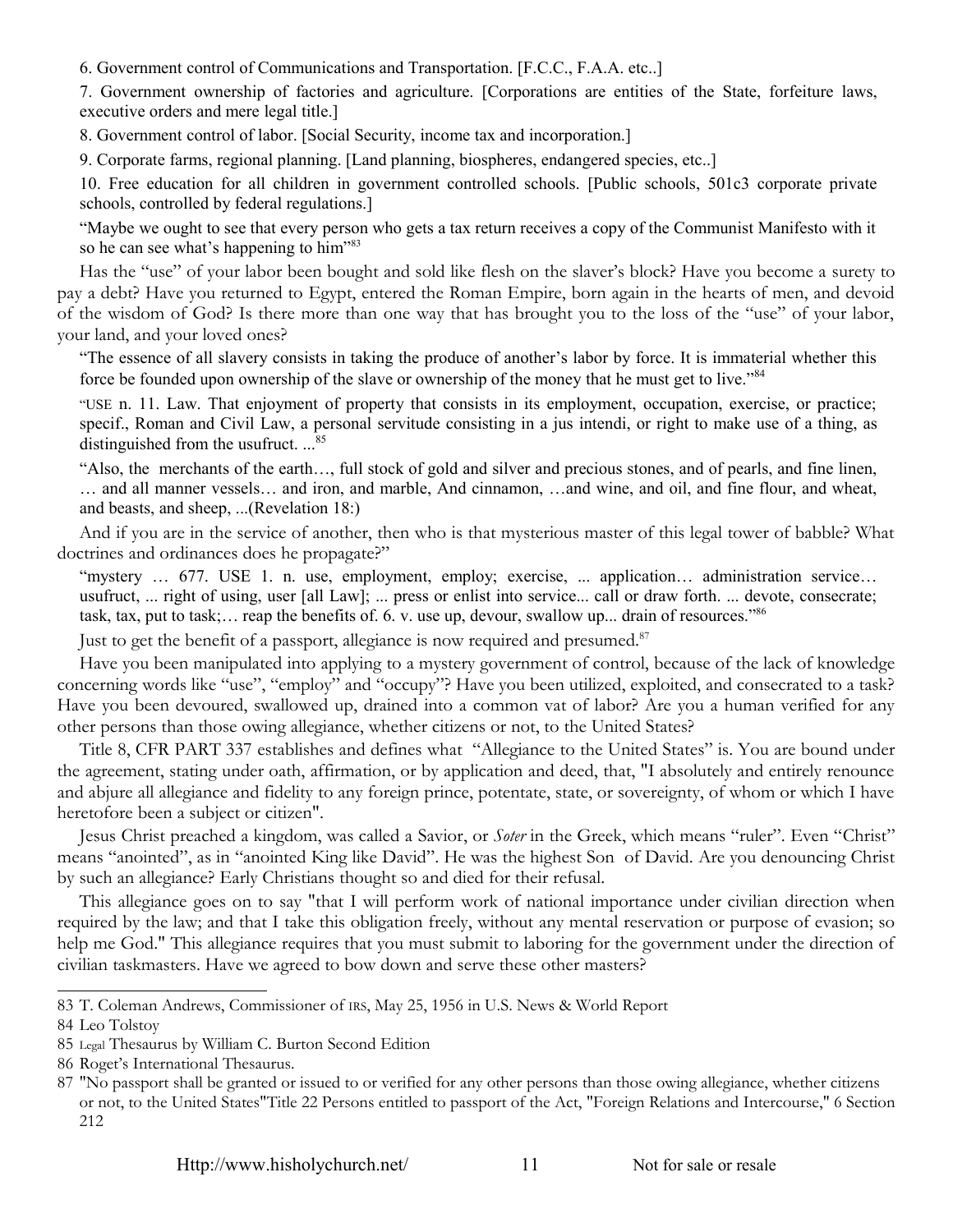Is there another way to do things?

What is the song of Moses? What is the song of the Lamb? Is our sin the fact that we serve another god other than the God, our Father, who created us? Is our sin the sin of Cain, Nimrod, and the error of Balaam? Or is our error merely a lack of knowledge? Is not all sin a lack of the knowledge of God? To know God is to have a relationship with God. Are those who say that they believe in God, trust in God, pray and serve God alone, really just taking His name in vain, while their true faith is in the governments they create with their own hands? Are we covenanting, contracting, and binding ourselves to strangers?

 "And I saw... them that had gotten the victory over the beast, and over his image, and over his mark, [and] over the number of his name.... And they sing the song of Moses the servant of God, and the song of the Lamb..." (Rev. 15:2,3)

Do you know the song of Moses and the Song of the Lamb?

Do you sing it in your Churches?

Are you in harmony with the Christ who came to set men free?

Or do you covet your neighbors goods?

Has what should have been for your welfare become a snare?

Have you sought the kingdom of God and His righteousness or the dainties of Nimrod, Pharaoh and Caesar? "Are men the property of the state? Or are they free souls under God? This same battle continues throughout the world."[88](#page-12-0)

Finis - **Employ Vs Enslave** [An abridged copy of the fourth Chapter of the book *"The Covenant of the gods"*]

### Publications Available:

## **The Covenant of the gods**

A blend of Law, the Bible, and History. Offering an explanation of how the contractual nature of governments began. The method by which gods are created: obtaining our consent through application, construction, and acquiescence. How we choose bondage through apathy and avarice, covetousness and greed, and, of course, lack of knowledge and ignorance. The rise of despots and rulers with a reciprocal decline in liberty.

# **Thy Kingdom Comes**

The history of the Kingdom of God, it's peculiar nature and character, and how it can change our lives, today and tomorrow. A look at the sophistry and trickery that has hidden the truth that the kingdom of God is at hand for those who will seek it and its righteousness.

# **The Free Church Report**

The nature, structure, and method of the Free Church; how it worked and can work in the past and present. Guidelines, polities and accords for forming a free Church in accordance with the precepts of God and His Son, the Anointed King of His Kingdom.

Other audios and DVDs are available at:

Web site: Http://www.hisholychurch.net/ For more information concerning the Church and other publications, services and projects please contact: Published by His Church Via Box 10 Summer Lake, Oregon 97640

Http://www.hisholychurch.net/ 12 Not for sale or resale

<span id="page-12-0"></span><sup>88</sup> Cecil B. DeMille in "The Ten Commandments."